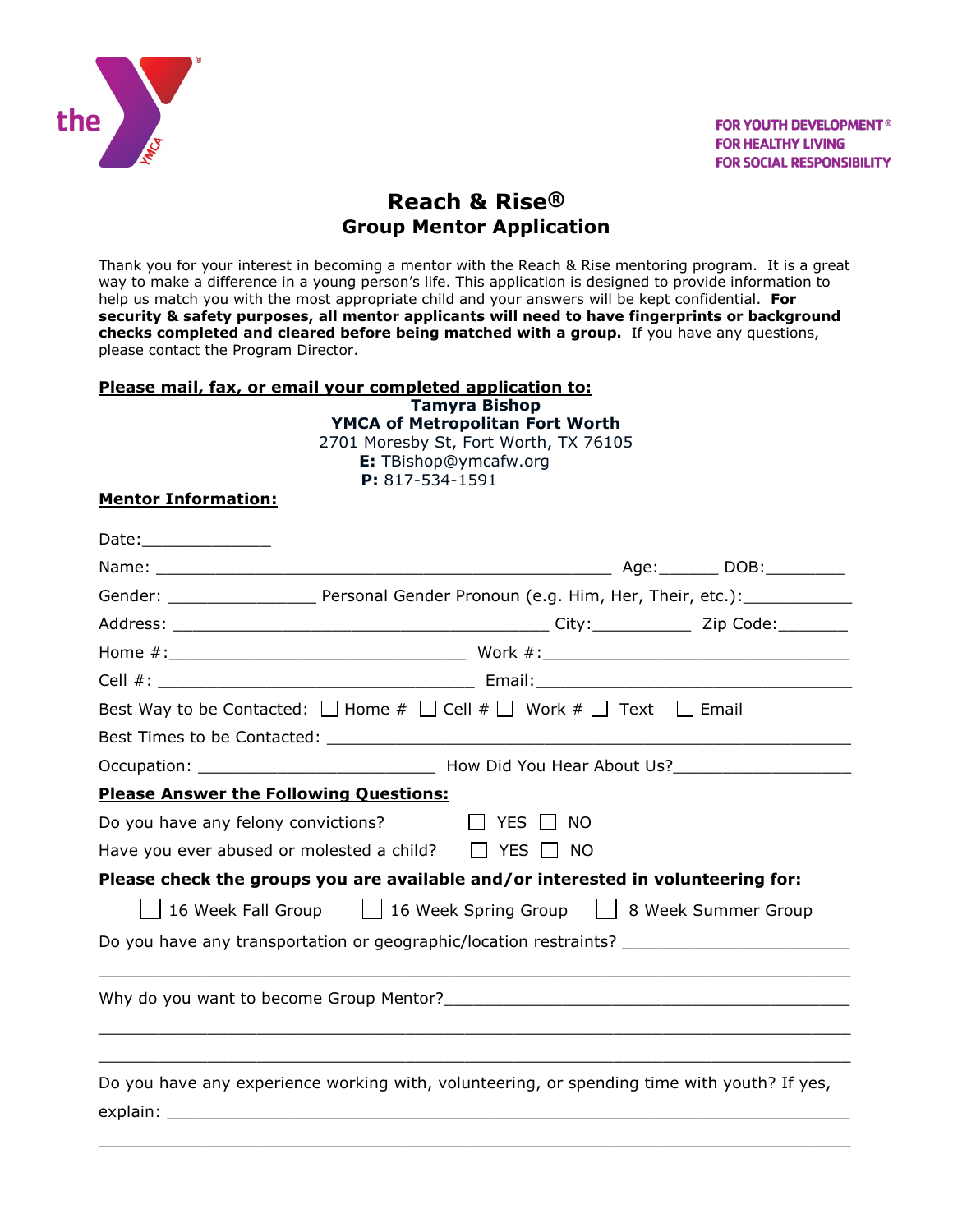Please describe any **other** volunteer experiences you have: \_\_\_\_\_\_\_\_\_\_\_\_\_\_\_\_\_\_\_\_\_\_

Why do you think youth are referred to mentoring programs? How do you think they would 

Do you have any academic pursuits/experience that is related to working with youth? Explain:

Do you have any experience being a part of a group or team? Give example: \_\_\_\_\_\_\_\_\_\_\_\_\_

Do you have any experience running or facilitating a group/team? \_\_\_\_\_\_\_\_\_\_\_\_\_\_\_\_

What's your comfort level with leading a group of youth?\_\_\_\_\_\_\_\_\_\_\_\_\_\_\_\_\_\_\_\_\_\_\_\_

Who was a mentor for you as a child? What qualities did they have that helped you?

Please describe your relationships with your family (e.g. parent(s)/guardian(s), siblings, etc.) both past & present. Include how you were disciplined as a youth and by whom. \_\_\_\_\_\_\_\_\_\_

Please describe past and current patterns of drug and alcohol use: \_\_\_\_\_\_\_\_\_\_\_\_\_

What are some of your interests & hobbies? Anything you'd like to share with mentees? \_\_\_\_\_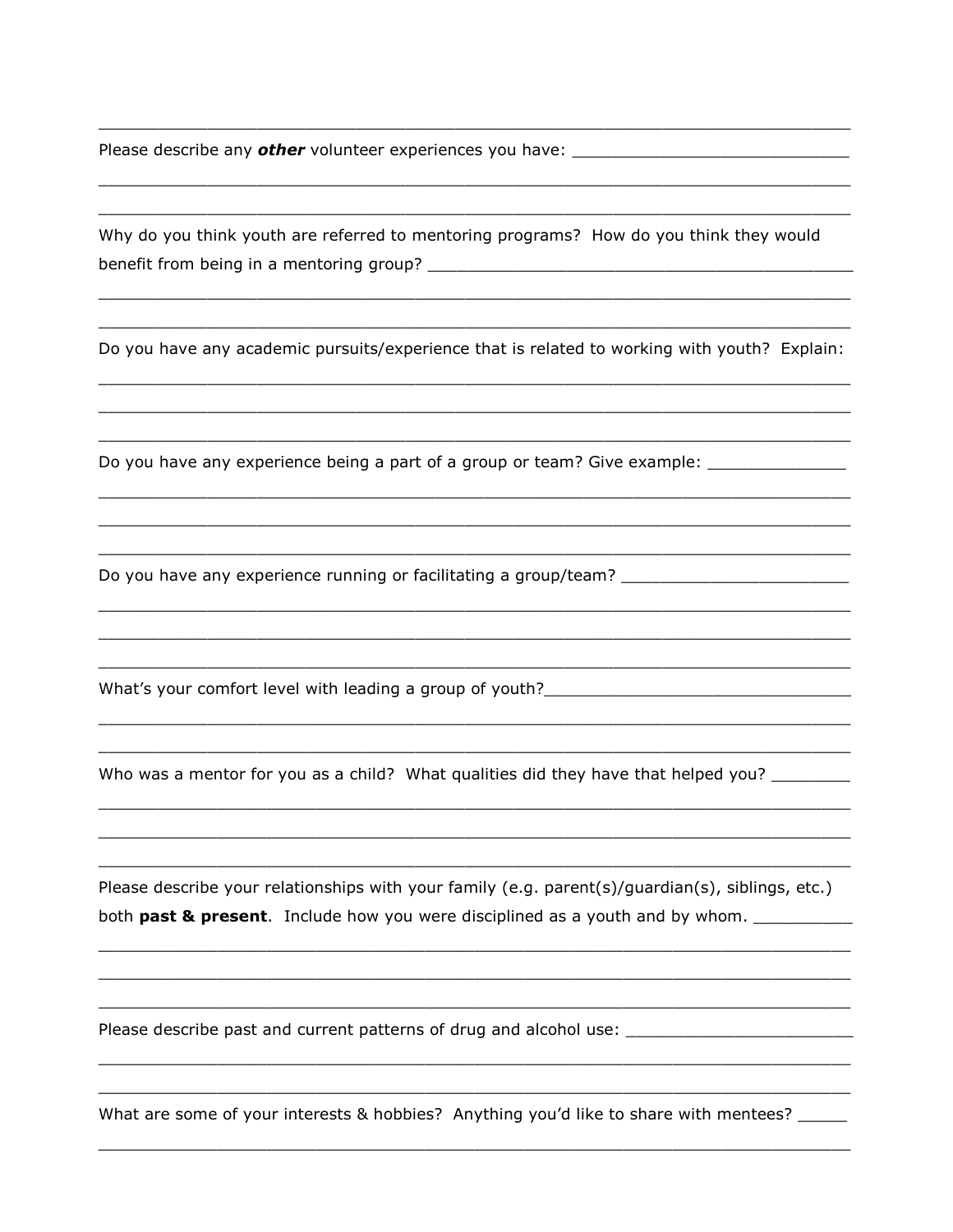| Do you have a preference as to the age, race/ethnicity, gender, sexual orientation, special          |
|------------------------------------------------------------------------------------------------------|
| needs, religious beliefs, political affiliation, socioeconomic background, or geographic location of |
| the youth you'd work with?                                                                           |

\_\_\_\_\_\_\_\_\_\_\_\_\_\_\_\_\_\_\_\_\_\_\_\_\_\_\_\_\_\_\_\_\_\_\_\_\_\_\_\_\_\_\_\_\_\_\_\_\_\_\_\_\_\_\_\_\_\_\_\_\_\_\_\_\_\_\_\_\_\_\_\_\_\_\_\_ \_\_\_\_\_\_\_\_\_\_\_\_\_\_\_\_\_\_\_\_\_\_\_\_\_\_\_\_\_\_\_\_\_\_\_\_\_\_\_\_\_\_\_\_\_\_\_\_\_\_\_\_\_\_\_\_\_\_\_\_\_\_\_\_\_\_\_\_\_\_\_\_\_\_\_\_ \_\_\_\_\_\_\_\_\_\_\_\_\_\_\_\_\_\_\_\_\_\_\_\_\_\_\_\_\_\_\_\_\_\_\_\_\_\_\_\_\_\_\_\_\_\_\_\_\_\_\_\_\_\_\_\_\_\_\_\_\_\_\_\_\_\_\_\_\_\_\_\_\_\_\_\_

\_\_\_\_\_\_\_\_\_\_\_\_\_\_\_\_\_\_\_\_\_\_\_\_\_\_\_\_\_\_\_\_\_\_\_\_\_\_\_\_\_\_\_\_\_\_\_\_\_\_\_\_\_\_\_\_\_\_\_\_\_\_\_\_\_\_\_\_\_\_\_\_\_\_\_\_

## **References:**

The YMCA checks references for all volunteers and the **Reach & Rise®** Mentoring Program requires 2 Personal References & 2 Professional References. The following information is required of all applicants.

#### **PERSONAL REFERENCES**

| <b>NAME</b> | <b>PHONE</b> | E-MAIL | <b>RELATIONSHIP TO</b><br>YOU? | <b>HOW LONG HAVE</b><br>YOU KNOWN THIS<br>PERSON? |
|-------------|--------------|--------|--------------------------------|---------------------------------------------------|
|             |              |        |                                |                                                   |
|             |              |        |                                |                                                   |

## **PROFESSIONAL REFERENCES**

| <b>NAME</b> | <b>PHONE</b> | E-MAIL | <b>RELATIONSHIP TO</b><br>YOU? | <b>HOW LONG HAVE</b><br>YOU KNOWN THIS<br>PERSON? |
|-------------|--------------|--------|--------------------------------|---------------------------------------------------|
|             |              |        |                                |                                                   |
|             |              |        |                                |                                                   |

You just finished the first step toward applying to be a mentor & we look forward to getting to know you! Your application will be reviewed by the Program Director and you will be contacted regarding an interview, training group dates, & additional steps needed to complete the application process. YMCA reserves the right to terminate a volunteer applicant or volunteer at any time if needed.

## **Mentor Applicant Signature Date** Date

[PRIVILEGE AND CONFIDENTIALITY NOTICE:](http://www.ymcasf.org/) Please note that the information contained on this document [is protected and confidential. This document is intended for use by an authorized employee or agent of](http://www.ymcasf.org/) 

**\_\_\_\_\_\_\_\_\_\_\_\_\_\_\_\_\_\_\_\_\_\_\_\_\_\_\_\_\_\_\_\_\_\_\_\_\_\_\_\_\_\_\_\_\_\_\_\_\_\_ \_\_\_\_\_\_\_\_\_\_\_\_\_\_\_\_**